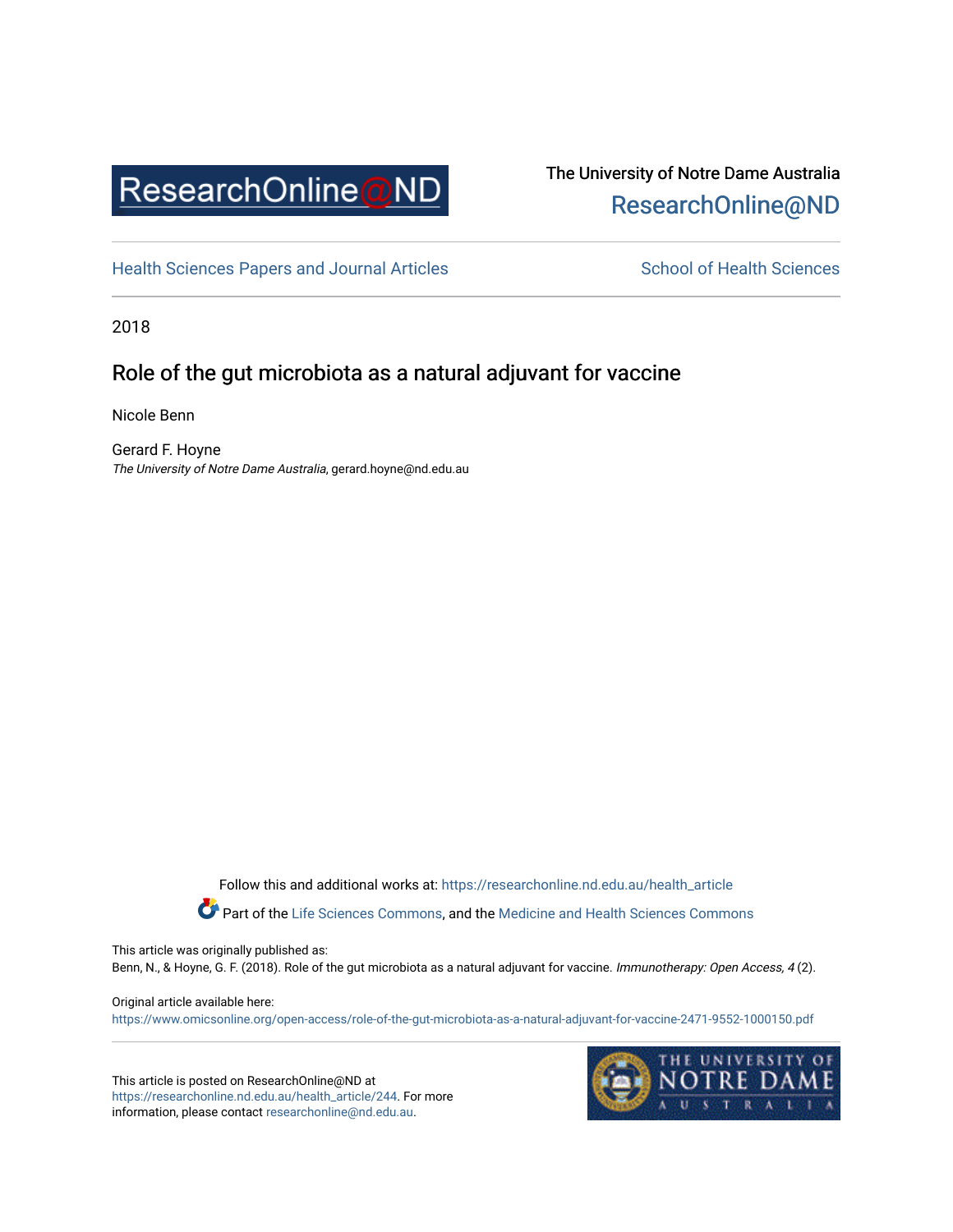This is an Open Access article distributed in accordance with the Creative Commons Attribution 4.0 International (CC BY 4.0) License, which permits unrestricted use, distribution, and reproduction in any medium, provided the original author and source are credited. See[: https://creativecommons.org/licenses/by/4.0/](https://creativecommons.org/licenses/by/4.0/)

This article originally published in *Immunotherapy: Open Access* available at: <https://doi.org/10.4172/2471-9552.1000150>

Benn, N., and Hoyne G.F. (2018). Role of the gut microbiota as a natural adjuvant for vaccine. *Immunotherapy: Open Access, 4*(2). doi: 10.4172/2471-9552.1000150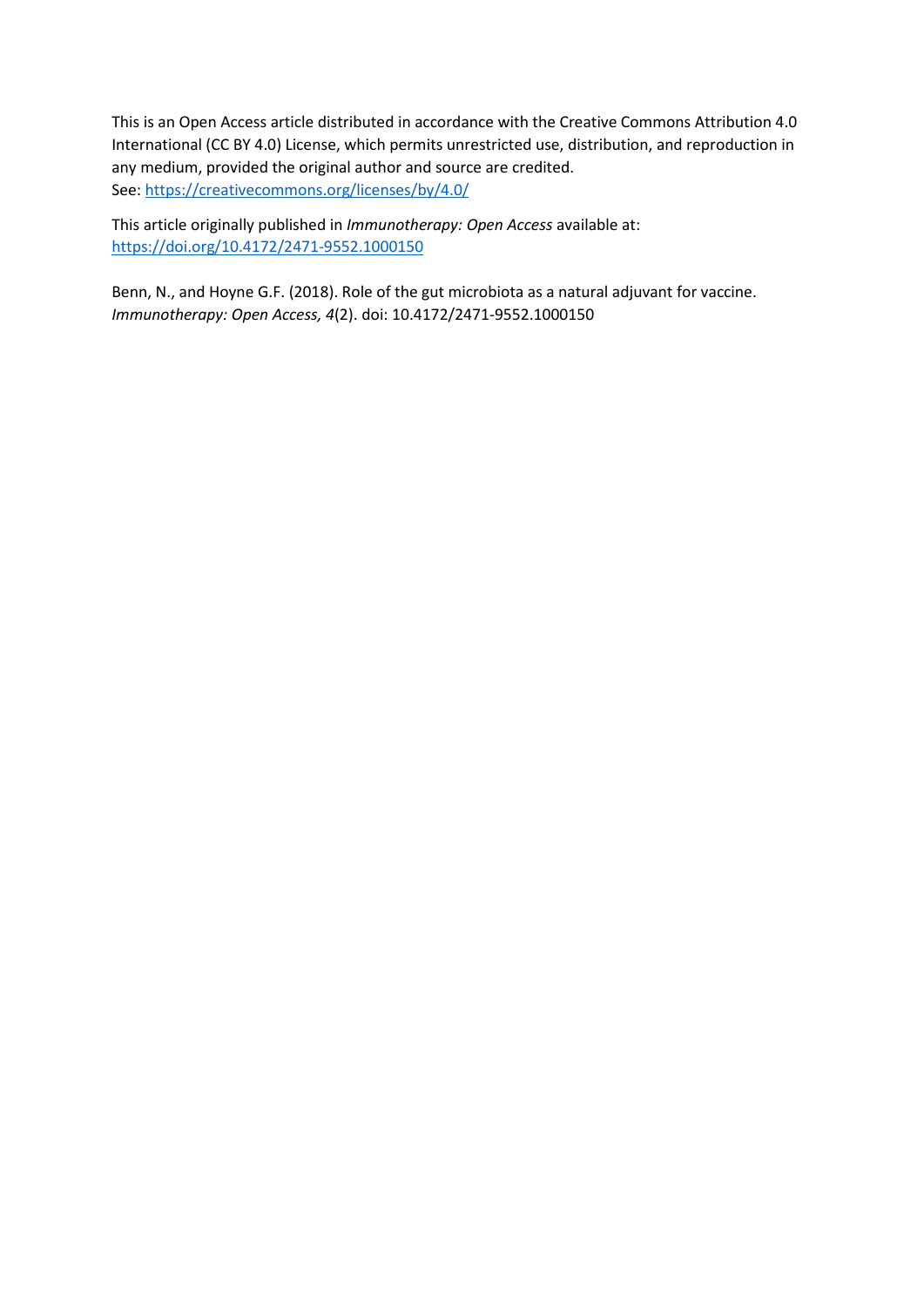

# Role of the Gut Microbiota as a Natural Adjuvant for Vaccine

#### **Nicole Benn**<sup>1</sup> **and Gerard F Hoyne**1,2,3\*

*<sup>1</sup>School of Health Sciences, University of Notre Dame Australia, Fremantle, Western Australia*

*2 Institute of Health Research, University of Notre Dame Australia, Fremantle, Western Australia*

*<sup>3</sup>School of Biomedical Sciences, University of Western Australia, Nedlands, Western Australia*

\***Corresponding author:** Gerard F. Hoyne, School of Health Sciences, University of Notre Dame, 19 Mouat St Fremantle, Western Australia, Tel: 61-8-94330236; Fax: 61-8-94330210; E-mail: [gerard.hoyne@nd.edu.au](mailto:gerard.hoyne@nd.edu.au)

**Received date:** October 30, 2018; **Accepted date:** November 04, 2018; **Published date:** November 11, 2018

**Copyright:** © 2018 Benn N, et al. This is an open-access article distributed under the terms of the Creative Commons Attribution License, which permits unrestricted use, distribution, and reproduction in any medium, provided the original author and source are credited.

## **Abstract**

Vaccines have provided the most beneficial contribution to public health. Generating antigen specific antibody responses and long lasting memory are crucial for the protective immunity offered by vaccination. Unfortunately, not all individuals respond in the same manner to vaccine formulations. The microbiota is established during postnatal development and remains relatively stable for long periods. Our understanding that the microbiota can have beneficial effects on human health has led immunologists to investigate how these organisms may shape the innate and adaptive immune responses of the host. In this review we examine the impact of the microbiota on the host immune responses to vaccines and explore the possibility of how the commensal bacteria may act as natural adjuvants to enhance systemic immune responses to vaccines.

**Keywords:** Microbiota; Vaccines; B cells; Innate immunity; Adaptive immunity; Adjuvants; LPS

#### **Introduction**

Vaccination remains one of the most beneficial contributions of biomedical science to public health where they have reduced the burden of infectious disease by protecting the most vulnerable, young infants and the aged [1]. Bacteria were once viewed as the nemesis of human health as they were the cause of harmful and insidious infectious diseases. However, it has only been in recent years that the influence of the gut microbiota on human health has come to be truly appreciated [2]. Disruption of the balance of microbial species within human tissues can actually lead to inflammatory responses and disease [3]. While the importance of commensal microorganisms in preventing or alleviating certain diseases has been quite firmly established, their potential role as an adjuvant for vaccination is currently being explored and this topic will form the focus of the review.

#### **Compartmentalization of the microbiota**

The "microbiota" refers to the wide variety of microorganisms which colonise the human body as their natural habitat [4]. Нe microbiota is established during postnatal development and a range of factors influence the composition of the microflora including gestational age, route of birth, infant diet, maternal diet and weight as well as exposure to antibiotics early in life [4-6]. Antibiotics which are used to treat infections caused by bacterial pathogens directly impact on the diversity and function of the microbiota [6].

Mucosal surfaces of the skin, gut, respiratory and reproductive tissues provide a physical barrier that limits access of microorganisms to the underlying tissues. Each surface is colonised by a diverse range of microbes and the stability of these niches will be influenced by a continuous dialogue of communication between the microbes and the

host structural, immunological, hormonal and nervous systems networks [7-9]. It is evident that a primary role of the healthy microbiota on the immune system is to reinforce barrier immunity and to contain the microbes to the external mucosal surface. In the gut, respiratory tract and reproductive system this is achieved through the secretion of mucous and antimicrobial peptides by epithelial cells and secretion of IgA (sIgA) across the epithelial barrier to the luminal surface [7]. The gastrointestinal tract was the first tissue where compartmentalisation of the microbiota was described [10]. Нe stratification of microbes in the mucous layer overlying the intestinal epithelial cells prevents contact between microbes and host cells. Further, the production and secretion of antimicrobial peptides by epithelial cells seeks to further control those organisms which reside in the inner mucous layer, so as to ensure the integrity of the epithelial barrier and tissue homeostasis [11].

Studies by Naik et al. revealed that the resident microflora of the skin is compartmentalised in a manner which is independent of the gut microflora. The skin microflora can control the balance of effector and regulatory T cells in the skin tissue mediated by Myd88 and IL-1 receptor signalling [12]. Spontaneous skin inflammatory diseases in humans such as atopic dermatitis, rosacea, and psoriasis have been associated with dysbiosis of the skin microbiota. Нis study highlighted that microbial products derived from the microflora may play a crucial role in regulating immune responses at this site.

DNA sequencing of bacterial samples collected from various human tissues has enabled scientists to identify the key resident species that occupy tissue specific niches. Colonisation of these niches will be influenced by environmental and genetic factors and the makeup of the resident flora in various tissue niches may vary between groups of people living in different areas of the world and their varied health outcomes [13]. In the gut the dominant bacterial species include Bacteroides, Prevotella and Ruminococcus and the two phyla which form a majority of the human gut microbiota are Bacteroidetes and Firmicutes [14]. Нe dominant bacterial taxa that colonize the skin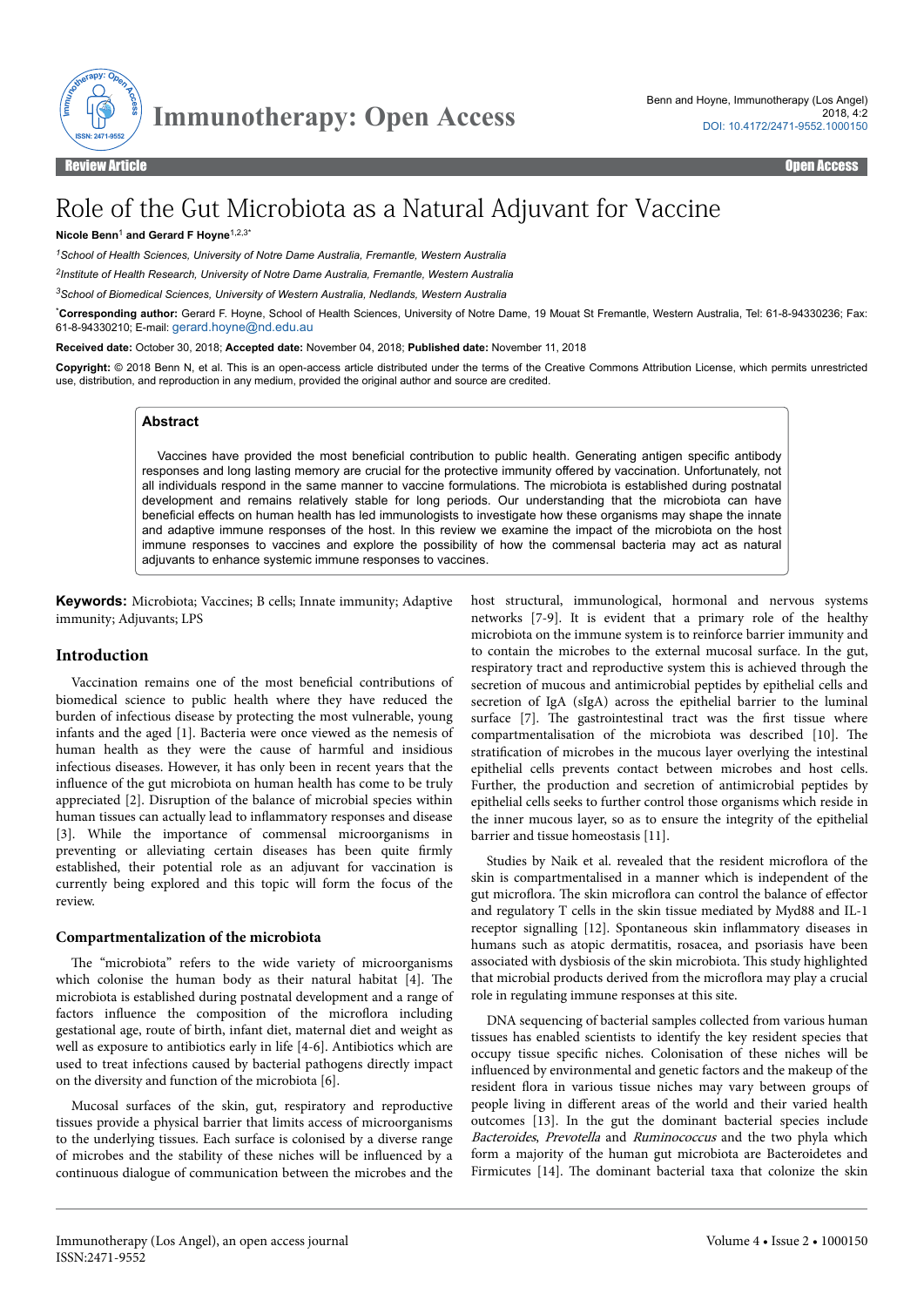include Actinobacteria, Firmicutes and Proteobacteria. Нe vaginal mucosa is dominated by Lactobacillus spp, while Fusobacteria spp, Firmicutes and Proteobacteria are predominant within the oral cavity [9].

#### Impact of the commensal flora on the immune system

The microbiome has a crucial role in the development of the immune system in the neonatal period that is necessary to establish lifelong host-microbial and immune homeostasis [15]. Нe prenatal and perinatal developmental period is linked to the effects of environmental factors (e.g. microbial exposure) that influence immune and tissue maturation of the host [16]. Indeed early life exposures can have important outcomes on susceptibility to disease in adult life and this topic has been recently reviewed by Torow et al. [17]. Short chain fatty acids produced by microbes can shape the adult immune system [18,19]. Gomez de Augero et al. [15] identified that bacterial derived metabolites produced by maternal gut derived commensal organisms were transferred to the offspring via the breast milk and could be detected in tissues of the offspring. The bacterial metabolites included a range of ligands bound by the aryl hydrocarbon receptor (Ahr) which is expressed by group 3 innate lymphoid cells (ILC3). Нese Ahr ligands could induce expansion of the ILC3 cells that secrete IL-17 and IL-22 which are key cytokines that play a crucial role in maintaining barrier function within the intestine, by inducing the secretion of antimicrobial peptides and to promote epithelial repair respectively.

Germ Free Mice (GFM) that develop without an intestinal flora display defects in adaptive immune function. Colonization of GFM with intestinal bacteria can promote maturation of mucosal and systemic secondary lymphoid tissues [20]. In addition the development of CD4<sup>+</sup> regulatory T cells, Th17 cells and TCRγδ<sup>+</sup> cells are deficient in GFM indicating that the development of a range of adaptive immune cell types rely on successful colonisation and maintenance of a stable and diverse intestinal microflora [18-22].

#### **Vaccination**

The main aim of vaccination is to stimulate innate and adaptive immune responses to microbial antigens to induce long lived memory T and B cells. CD4<sup>+</sup> Th helper cells elicited to the vaccine antigen can provide help to antigen specific memory B cells and CD8<sup>+</sup> T cells [23-25]. The CD4<sup>+</sup> Th cells provide help to B cells to generate neutralizing antibodies that can efficiently bind and neutralise the target pathogen to facilitate its removal. It was noted by Janeway that a foreign antigen on its own was insufficient to elicit an adaptive immune response [26]. Adjuvants have been used extensively with vaccines to improve the potentially poor immune response experienced when the vaccine is administered on its own [23]. Нe main components of adjuvants were molecules derived from the bacterial cells. Нe discovery of Pathogen Associated Molecular Patterns (PAMPs) as the conserved elements of microbes and their ability to bind to Pattern Recognition Receptors (PRRs) helped to consolidate the view that PAMPS were a key element responsible for the beneficial effects of adjuvants [27]. The PRRs can be located on the cell surface or within the cytosol or endosomes of Antigen Presenting Cells (APCs) to enable the innate immune system to distinguish between extracellular versus intracellular pathogens [27,28]. APCs activated by PAMPS undergo maturation for efficient antigen processing and presentation; they can express co-stimulatory molecules and secrete cytokines to help drive the adaptive immune response [27]. Despite knowledge that adjuvants improve

immunogenicity, the differential responses by groups of people around the world to the same vaccine makes it difficult to identify ways to ensure everyone mounts an effective response. A number of potential explanations have been offered regarding the reason for the variability to vaccine responses include: genetics, socioeconomic status and nutritional intake [29]. Нe consideration of the gut microbiome as a natural adjuvant, however, is one that is gaining traction in research, and is offering relatively promising results.

The potential for adjuvants to exist naturally in the human body in the context of the commensal organisms that constitute the microbiota is exciting especially considering the benefits that vaccination has provided to improvements in public health worldwide. To produce a vaccine which has enhanced effects upon exposure to the natural tissue environment of the host could potentially reduce production costs of vaccines by eliminating the need to include an adjuvant, but the vaccine would still retain the benefits of an improved health outcome for the population. Нe generation of antigen specific antibodies provide a link between the adaptive and innate immune response as antibodies have a multifaceted role in effector activities including neutralizing pathogens, to promote opsonisation and phagocytosis by phagocytic cells such as macrophages, they function in complementmediated lysis of pathogens, or to direct antibody dependent cellular cytotoxicity mediated by NK cells. Since many of the bacterial antigens are conserved between symbiotic and commensal bacteria Zeng et al. hypothesized that antibodies directed to symbiotic bacteria may be beneficial in controlling systemic infections of pathogens [10]. In this study the commensal gut bacteria were used to incite the production of immunoglobulin G (IgG) antibodies, which, through opsonisation, could eliminate pathogenic Gram-negative bacteria. One antigen identified as a key inducer of an antibody response to bacteria was Murein Lipoprotein (MLP). Using a mouse model it was shown that recognition of MLP derived from commensal bacteria was dependent on CD4<sup>+</sup> T cells and Toll-like Receptor 4 (TLR4) expressions on B cells to produce IgG that enabled the control of systemic Escherichia coli and Salmonella infections [10]. The outcomes of this study highlighted how bacteria in a localised area "the gut" are able to influence systemic immune responses throughout the body. If commensal bacteria could promote antibody production under homeostatic conditions, then utilising this natural response generated to commensal bacteria could in turn enhance antibody responses to vaccine antigens.

To further explore the relationship between the intestinal microflora and the response to vaccination with a model antigen ovalbumin in infant mice, Lamouse et al. treated mothers with antibiotics during pregnancy and breastfeeding stages, and the effects on their offspring to an immunization response was measured [30]. Pups derived from antibiotic treated mothers showed changes in the relative abundance of three main gut bacteria- Bacteroidetes, Enterobacteriaceae and Firmicutes when compared to the control pups derived from nontreated mothers. Notably, antibiotic affected mice were reported to harbour a higher prevalence of Enterobacteriaceae which can cause inflammatory responses. Furthermore, while MyD88 expression was consistent between the test and control population of adult mice, the expression of key effector molecules important for gut homeostasis was affected such as antimicrobial peptides (e.g. REGIII $\gamma$ , cryptidins), the pattern recognition receptor NOD2 and downstream signalling components (RIP2, RelMβ) [30]. Нese results suggest that without the "normal microbiota", immune regulation in the gut would be altered, that could lead to dysbiosis or disease. Furthermore, the 7 day old mice derived from antibiotic treated mothers when immunised with ovalbumin (OVA) subcutaneously, displayed significantly reduced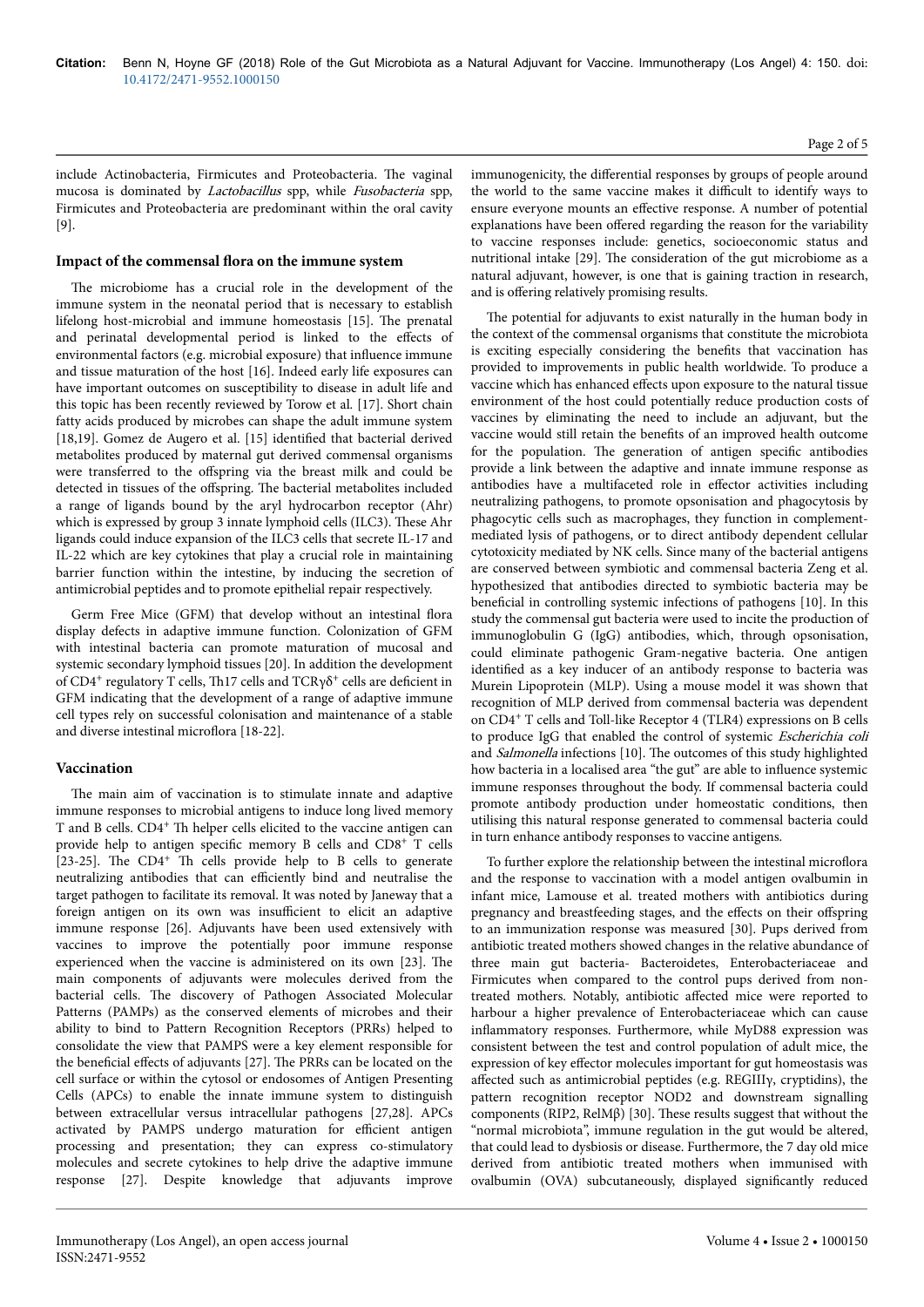antibody titres to OVA, compared to the immunisation response of aged matched pups derived from control mice. However, immunisation of pups at 14 days of age saw no significant difference between the two populations; potentially implicating a developmental factor in the vaccine response. It was important to note that antibiotic treatment per se had no demonstrable effect on total serum IgG levels in the pups immunised at one week old, suggesting the reduced antibody response to OVA was not due to any impact of antibiotics on B cell development or function. Furthermore, GFM immunised with the same vaccine at different ages had a minor but reproducible decrease in OVA antibody titres, which were not accounted for by developmental age. Colonisation of the GFM with intestinal bacteria was able to reverse this deficit to OVA immunization [30]. While these results do not prove that the microbiota actively acts as an adjuvant, they certainly support the notion that a complete lack of, as well as an alteration in, the normal gut microbiota can compromise vaccine responses in mice.

A more comprehensive study by Oh et al. [31] supported the positive association between the gut microbiota and the immune response following vaccination with the Trivalent Influenza Virus (TIV) vaccine. Нe study utilised wild type, germ-free and antibiotictreated mice to establish the fact that the gut microbiota does in fact act as a natural adjuvant for the TIV and oral polio vaccines. Further testing indicated that flagellin of the gut bacteria could activate the Toll-like receptor 5 (TLR5) to promote an effective humoral response. Following primary vaccination, the titre of vaccine-specific antibodies and the frequency of plasma B cells was increased in wild-type mice as compared to germ-free and antibiotic-treated mice after 7 days [31]. It was also discovered that inoculation of flagellated, and not aflagellated, E. coli restored the antibody response to flagellin experienced by antibiotic-treated and germ-free mice. Furthermore, in terms of the humoral response, a positive association was identified between the presence of "normal" gut microbiota and improved memory B cell response [31]. Interestingly, the same study observed that flagellin could enhance the antibody response to the inactivated polio vaccine that was delivered in the absence of an adjuvant. In contrast antibody responses to other adjuvanted or live vaccinations such as yellow fever 17D were not affected in these mice [31]. Recognition of the gut microbiota by the PRR nucleotide binding oligomerization domain containing (NOD) 2 was identified to be important for the adjuvant properties of the mucosal adjuvant cholera toxin when coadministered with the protein antigen Human Serum Albumin (HSA) [32]. Mice carrying mutations in Nod2 or the downstream signalling adaptor protein Ripk2 displayed impaired antibody responses to HSA. Reconstitution of GFM mice with muramyl dipeptide a Nod2 ligand or colonization with bacteria with Nod2 stimulatory activity was sufficient to restore anti-HSA responses in vivo [32].

While the knowledge gained from this line of research is important to elucidate the specific role of the microbiota in vaccine response, it is necessary to consider whether similar results are observed in humans. Rotavirus (RV) is largely implicated in the gastroenterological-related mortality of children, particularly in locations where the efficacy of the Rotavirus vaccination is reduced. Researchers were motivated to identify if changes in the microbiome was a relevant contributing factor to these associations to Rotavirus vaccine responses [33]. A 2017 study by Harris et al. compared the immune response to the Rotavirus vaccine of a cohort of infants from Ghana and compared them to infants from Netherlands. Нe results obtained by Harris et al. [33], showed that the microbiome (as identified through faecal analysis) of vaccine responders and non-responders were significantly different. It

was also noted that the microbiome of responder children from both Dutch and Ghanaian cohorts proved significantly more similar, in terms of diversity, compared to non-responders. Analysis of bacterial species revealed an increased prevalence of Bacteroidetes among vaccine non-responders, while in responder children an increased prevalence of Streptococcus bovis was observed. Conversely, a parallel study conducted in Pakistan [34] noted that vaccine responders to the Rotavirus vaccine (anti-RV IgA  $\geq$  20 IU/mL) harboured a significantly higher Gram-negative to Gram-positive bacterial ratio, particularly Serratia and E. coli species, compared to non-responders. This may be related to what was identified by Zeng et al. [10] who noted that Gramnegative commensal gut bacteria enabled control of infection by E. coli and other Gram-negative pathogens. Нus, if these Gram-negative bacteria have a higher abundance in the gut of vaccine responders, the immune system may have been primed through systemic action of commensal bacteria and hence, mounted a better response to the vaccination. It remains to be seen if this is anyway related to exposure to flagellin or LPS as potential PAMPS that act as adjuvants to stimulate vaccine mediated antibody responses. It is important to note that LPS can vary from species to species of Gram negative bacteria [35]. LPS derived from bacteroidetes species was demonstrated to have an inhibitory capacity to stimulate inflammatory cytokines when compared to LPS derived from E. coli [36].

Furthermore, when Harris et al. [34] compared with Dutch agematched counterparts (who experienced higher immunogenicity of the vaccine) the Pakistani infants had lower abundances of Proteobacteria. In addition, results from a study of Indian infants who responded to the oral Rotavirus vaccine found that they were more likely than nonresponders to have more than one Enteropathogen as part of their microbiota [37]. Нis trend of enteric and Gram-negative bacteria specifically being associated with relatively improved immunogenicity seems to support the fact that the composition of the microbiota may impact the vaccine response in humans. As Harris et al. [33] found the abundance of Bacteroidetes positively correlated with non-responder status to the Rotavirus vaccine, one may hypothesise that the immunogenic effects of Gram-negative bacteria occur only at a certain degree of microbial abundance. Нese results will surely have interesting implications as research develops to elucidate how specific bacterial species may act to hinder or improve the systemic immunological response to vaccines.

The specific mechanism of action regarding bacterial improvement of vaccine responses has been addressed by Zhang et al. [38]. Нe study sought to investigate whether mice could be protected against Rotavirus and whether those with chronic infections could be cured. In concordance with the results of the study by Oh et al. [31] it was found that flagellin and its receptors were vital in the prevention and cure of Rotavirus-infected mice. Moreover, TLR5 and the NOD-like receptor C4, were important in responding to flagellin triggering the production of IL-22 and 18, for each receptor respectively [38]. Нese receptors, pathways and molecules enabled the immune system to destroy cells that had been infected with Rotavirus and rescue mice with chronic infections. Нe implication of these findings is that, in addition to strengthening the argument that the microbial components are important in the systemic immune response, it also provides an alternative, potentially more effective, treatment for viral infections.

Shigella species are Gram negative bacteria that invade mucosal tissues and cause bacillary dysentery or shigellosis in both humans and non-human primates such as macaques. Нese animals are widely used in pathogenesis and vaccine research. Seekatz et al. [39] observed that

#### Page 3 of 5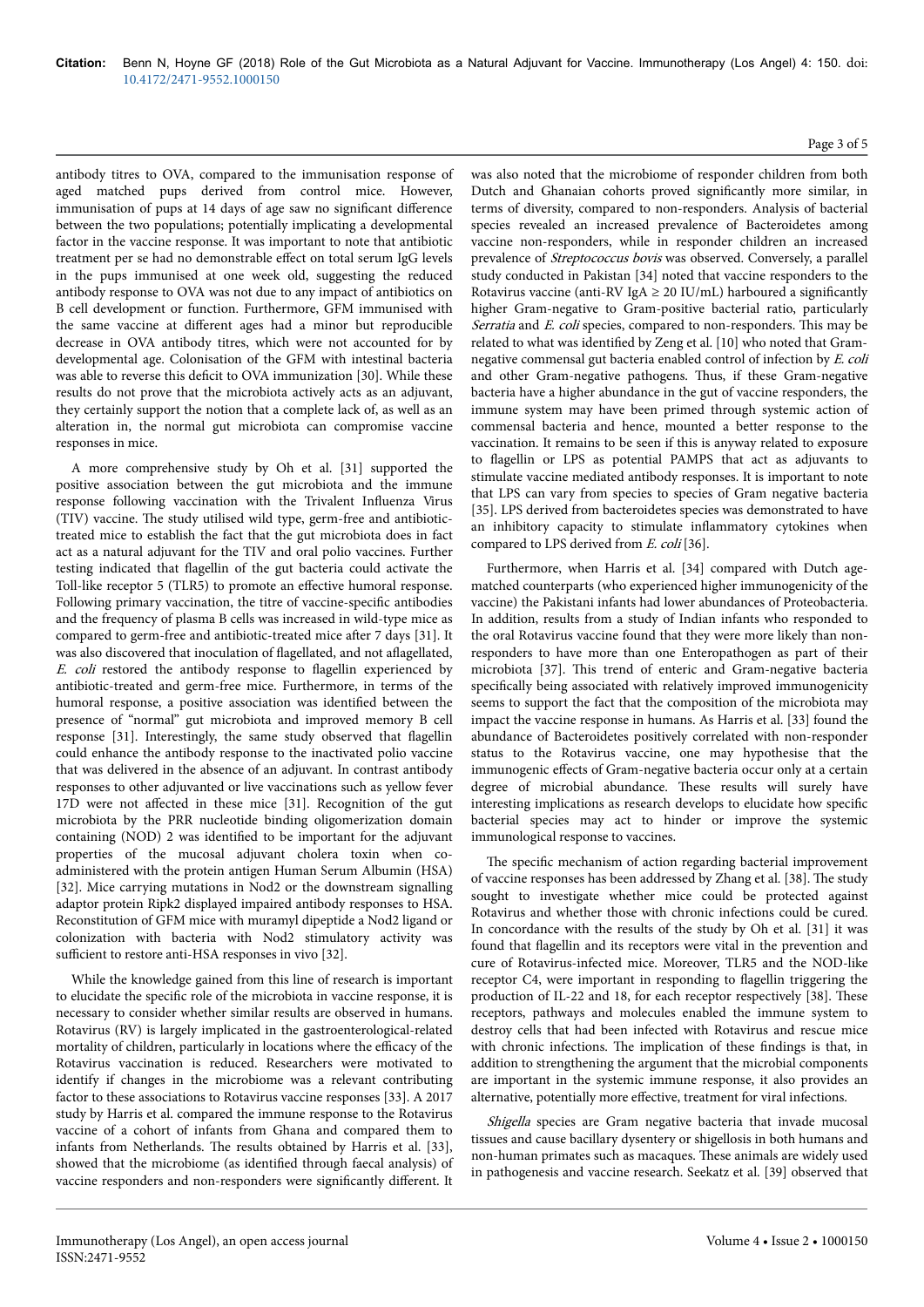macaques from different geographical areas had distinct composition of the faecal microflora. Нey observed that the Mauritian macaques had a genetically distinct and highly diverse bacterial community in the faecal microflora compared to non-Mauritian macaques. Нey also observed that the two different macaque populations responded differently to Shigella immunization. Both macaque populations could generate antibody responses to Shigella but clinical shigellosis was only observed among the non-Mauritian macaques [39]. Нis is further evidence that the microbiota should be considered when developing vaccinations.

### **Conclusion**

In light of the discussion presented here the gut microbiota appears to have the potential to act as an adjuvant for vaccination in some contexts, but also may impair the immune response depending on the specific composition and abundance of microbes present. Influenza virus and Rotavirus are pathogens that can cause significant harm in human populations. Yet there is hope in studying components of the commensal bacteria (e.g. flagellin, LPS etc), through innate receptor signalling and T and B cell activation, they could in future improve responses to vaccines against these other pathogens. Notwithstanding that there are many factors which can influence the response to vaccination and that the role of the gut microbiota in such a response is not easily elucidated, the studies discussed still provide relevant insight into future directions of research. Furthermore, they enable one to develop an appreciation for the microbiota; an entity which, when truly understood, may improve the health outcomes of many individuals around the world who have been disadvantaged simply due to their place of birth and diet.

## **References**

- [Wilson CB, Marcuse EK, \(2001\) Marcuse, Vaccine safety-vaccine](https://doi.org/10.1038/35100585) benefits: [science and the public's perception. Nat Rev Immunol 1: 160-5.](https://doi.org/10.1038/35100585)
- 2. Rakoff-Nahoum [S1, Paglino J, Eslami-Varzaneh F, Edberg S, Medzhitov R](http://dx.doi.org/10.1016/j.cell.2004.07.002) [\(2004\) Recognition of commensal](http://dx.doi.org/10.1016/j.cell.2004.07.002) microflora by toll-like receptors is [required for intestinal homeostasis. Cell 118: 229-241.](http://dx.doi.org/10.1016/j.cell.2004.07.002)
- 3. [Tremaroli V, Backhed F \(2012\) Functional interactions between the gut](https://doi.org/10.1038/nature11552) [microbiota and host metabolism. Nature 489: 242-9.](https://doi.org/10.1038/nature11552)
- 4. [Clemente JC, Ursell LK, Parfrey LW, Knight R \(2012\)](https://doi.org/10.1016/j.cell.2012.01.035) Нe impact of the [gut microbiota on human health: an integrative view. Cell 148:](https://doi.org/10.1016/j.cell.2012.01.035) [1258-1270.](https://doi.org/10.1016/j.cell.2012.01.035)
- 5. [David LA, Maurice CF, Carmody RN, Gootenberg DB, Button JE, et al.](https://doi.org/10.1038/nature12820) [\(2014\) Diet rapidly and reproducibly alters the human gut microbiome.](https://doi.org/10.1038/nature12820) [Nature 505: 559-563.](https://doi.org/10.1038/nature12820)
- 6. [Doan T, Arzika AM, Ray K J, Cotter SY, Kim J, et al. \(2017\) Gut microbial](https://doi.org/10.1093/cid/cix141) [diversity in antibiotic-naive children](https://doi.org/10.1093/cid/cix141) after systemic antibiotic exposure: A [randomized controlled trial. Clin Infect Dis, 64: 1147-1153.](https://doi.org/10.1093/cid/cix141)
- 7. [Belkaid Y, Hand TW \(2014\) Role of the microbiota in immunity and](https://doi.org/10.1016/j.cell.2014.03.011) inflammation. [Cell 157: 121-141.](https://doi.org/10.1016/j.cell.2014.03.011)
- 8. [Human Microbiome Project Consortium \(2012\) A framework for human](https://doi.org/10.1038/nature11209) [microbiome research. Nature 486: 215-221.](https://doi.org/10.1038/nature11209)
- 9. [Human Microbiome Project Consortium \(2012\) Structure, function and](https://doi.org/10.1038/nature11209) [diversity of the healthy human microbiome. Nature 486: 207-214.](https://doi.org/10.1038/nature11209)
- [Zeng MY, Cisalpino D, Varadarajan S, Hellman J, Warren HS, et al. \(2016\)](https://doi.org/10.1016/j.immuni.2016.02.006) [Gut microbiota-induced immunoglobulin G controls systemic infection](https://doi.org/10.1016/j.immuni.2016.02.006) [by symbiotic bacteria and pathogens. Immunity 44: 647-658.](https://doi.org/10.1016/j.immuni.2016.02.006)
- 11. [McCormick TS, Weinberg A \(2010\) Epithelial cell-derived antimicrobial](https://doi.org/10.1111/j.1600-0757.2010.00373.x) [peptides are multifunctional agents that bridge innate and adaptive](https://doi.org/10.1111/j.1600-0757.2010.00373.x) [immunity. Periodontol 2000 54: 195-206.](https://doi.org/10.1111/j.1600-0757.2010.00373.x)
- 12. [Naik S, Bouladoux N, Wilhelm C, Molloy MJ, Salcedo R, et al. \(2012\)](https://doi.org/10.1126/science.1225152) [Compartmentalized control of skin immunity by resident commensals.](https://doi.org/10.1126/science.1225152) [Science 337: 1115-1119.](https://doi.org/10.1126/science.1225152)
- 13. Нursby [E, Juge N \(2017\) Introduction to the human gut microbiota.](https://dx.doi.org/10.1042%2FBCJ20160510) [Biochem J 474: 1823-1836.](https://dx.doi.org/10.1042%2FBCJ20160510)
- 14. [Arumugam M, Raes J, Pelletier E, Le Paslier D, Yamada T, et al. \(2011\)](https://www.nature.com/articles/nature09944) [Enterotypes of the human gut microbiome. Nature 473: 174-180.](https://www.nature.com/articles/nature09944)
- 15. [Gomez de Aguero MG, Ganal-Vonarburg SC, Fuhrer T, Rupp S,](https://doi.org/10.1126/science.aad2571) Uchimura Y, Li H et al. (2016) Нe [maternal microbiota drives early](https://doi.org/10.1126/science.aad2571) [postnatal innate immune development. Science 351: 1296-302.](https://doi.org/10.1126/science.aad2571)
- 16. [Renz H, Adkins BD, Bartfeld S, Blumberg RS, Farber DL, et al. \(2018\)](https://doi.org/10.1016/j.jaci.2017.11.019) Нe [neonatal window of opportunity-early priming for life. J Allergy Clin](https://doi.org/10.1016/j.jaci.2017.11.019) [Immunol 141: 1212-1214.](https://doi.org/10.1016/j.jaci.2017.11.019)
- 17. Torow N, Hornef MW (2017) Нe [neonatal window of opportunity:](https://doi.org/10.4049/jimmunol.1601253) [Setting the stage for life-long host-microbial interaction and immune](https://doi.org/10.4049/jimmunol.1601253) [homeostasis. J Immunol 198: 557-563.](https://doi.org/10.4049/jimmunol.1601253)
- 18. [Arpaia N, Campbell C, Fan X, Dikiy S, van der Veeken J, et al. \(2013\)](https://doi.org/10.1038/nature12726) [Metabolites produced by commensal bacteria promote peripheral](https://doi.org/10.1038/nature12726) [regulatory T-cell generation. Nature 504:451-5.](https://doi.org/10.1038/nature12726)
- 19. [Furusawa Y, Obata Y, Fukuda S, Endo TA, Nakato G, et al. \(2013\)](https://doi.org/10.1038/nature12721) [Commensal microbe-derived butyrate induces the](https://doi.org/10.1038/nature12721) differentiation of [colonic regulatory T cells. Nature 504: 446-450.](https://doi.org/10.1038/nature12721)
- 20. [Rhee KJ, Sethupathi P, Driks A, Lanning DK, Knight KL \(2004\) Role of](https://doi.org/10.4049/jimmunol.172.2.1118) [commensal bacteria in development of gut-associated lymphoid tissues](https://doi.org/10.4049/jimmunol.172.2.1118) [and preimmune antibody repertoire. J Immunol 172: 1118-24.](https://doi.org/10.4049/jimmunol.172.2.1118)
- 21. [Duan J, Chung H, Troy E, Kasper DL \(2010\) Microbial colonization](https://doi.org/10.1016/j.chom.2010.01.005) [drives expansion of IL-1 receptor 1-expressing and IL-17-producing](https://doi.org/10.1016/j.chom.2010.01.005) [gamma/delta T cells. Cell Host Microbe 7: 140-50.](https://doi.org/10.1016/j.chom.2010.01.005)
- 22. [Mazmanian SK, Liu CH, Tzianabos AO, Kasper DL \(2005\) An](https://doi.org/10.1016/j.cell.2005.05.007) [immunomodulatory molecule of symbiotic bacteria directs maturation of](https://doi.org/10.1016/j.cell.2005.05.007) [the host immune system. Cell 122: 107-18.](https://doi.org/10.1016/j.cell.2005.05.007)
- 23. [Di Pasquale A, Preiss S, Tavares Da Silva F, Garçon N \(2015\) Vaccine](https://doi.org/10.3390/vaccines3020320) [Adjuvants: from 1920 to 2015 and Beyond. Vaccines \(Basel\) 3: 320-343.](https://doi.org/10.3390/vaccines3020320)
- 24. [Pulendran B, Ahmed R \(2006\) Translating innate immunity into](https://doi.org/10.1016/j.cell.2006.02.019) [immunological memory: implications for vaccine development. Cell 124:](https://doi.org/10.1016/j.cell.2006.02.019) [849-63.](https://doi.org/10.1016/j.cell.2006.02.019)
- 25. [Williams MA, Tyznik AJ, Bevan MJ \(2006\) Interleukin-2 signals during](https://doi.org/10.1038/nature04790) [priming are required for secondary expansion of CD8](https://doi.org/10.1038/nature04790)<sup>+</sup> memory T cells. [Nature 441: 890-893.](https://doi.org/10.1038/nature04790)
- 26. [Janeway CA, \(1989\) Approaching the asymptote? Evolution and](http://dx.doi.org/10.1101/SQB.1989.054.01.003) [revolution in immunology. Cold Spring Harb Symp Quant Biol 54: 1-13.](http://dx.doi.org/10.1101/SQB.1989.054.01.003)
- 27. [Takeuchi O, Akira S \(2010\) Pattern recognition receptors and](http://dx.doi.org/10.1016/j.cell.2010.01.022) inflammation. [Cell 140: 805-820.](http://dx.doi.org/10.1016/j.cell.2010.01.022)
- 28. [Goubau D1, Deddouche S, Reis e Sousa C \(2013\) Cytosolic sensing of](http://dx.doi.org/10.1016/j.immuni.2013.05.007) [viruses. Immunity 38: 855-869.](http://dx.doi.org/10.1016/j.immuni.2013.05.007)
- 29. [Ferreira RB1, Antunes LC, Finlay BB \(2010\) Should the human](https://doi.org/10.1371/journal.ppat.1001190) [microbiome be considered when developing vaccines? PLoS Pathog 6:](https://doi.org/10.1371/journal.ppat.1001190) [e1001190.](https://doi.org/10.1371/journal.ppat.1001190)
- 30. [Lamouse-Smith ES, Tzeng A, Starnbach MN \(2011\)](https://doi.org/10.1371/journal.pone.0027662) Нe intestinal flora is [required to support antibody responses to systemic immunization in](https://doi.org/10.1371/journal.pone.0027662) [infant and germ free mice. PLoS One, 6: e27662.](https://doi.org/10.1371/journal.pone.0027662)
- 31. [Oh JZ, Ravindran R, Chassaing B, Carvalho FA, Maddur MS, et al. \(2014\)](https://doi.org/10.1016/j.immuni.2014.08.009) [TLR5-mediated sensing of gut microbiota is necessary for antibody](https://doi.org/10.1016/j.immuni.2014.08.009) responses to seasonal influenza [vaccination. Immunity 41: 478-492.](https://doi.org/10.1016/j.immuni.2014.08.009)
- 32. [Kim D, Kim YG, Seo SU, Kim DJ, Kamada N et al. \(2016\) Nod2-mediated](https://dx.doi.org/10.1038%2Fnm.4075) [recognition of the microbiota is critical for mucosal adjuvant activity of](https://dx.doi.org/10.1038%2Fnm.4075) [cholera toxin. Nat Med 22: 524-30.](https://dx.doi.org/10.1038%2Fnm.4075)
- 33. [Harris VC, Armah G, Fuentes S, Korpela KE, Parashar U et al. \(2017\)](https://doi.org/10.1093/infdis/jiw518) Significant [correlation between the infant gut microbiome and rotavirus](https://doi.org/10.1093/infdis/jiw518) [vaccine response in rural Ghana. J Infect Dis 215: 34-41.](https://doi.org/10.1093/infdis/jiw518)
- 34. [Harris V, Ali A, Fuentes S, Korpela K, Kazi M et al. \(2018\) Rotavirus](https://dx.doi.org/10.1080%2F19490976.2017.1376162) [vaccine response correlates with the infant gut microbiota composition in](https://dx.doi.org/10.1080%2F19490976.2017.1376162) [Pakistan. Gut Microbes 9: 93-101.](https://dx.doi.org/10.1080%2F19490976.2017.1376162)